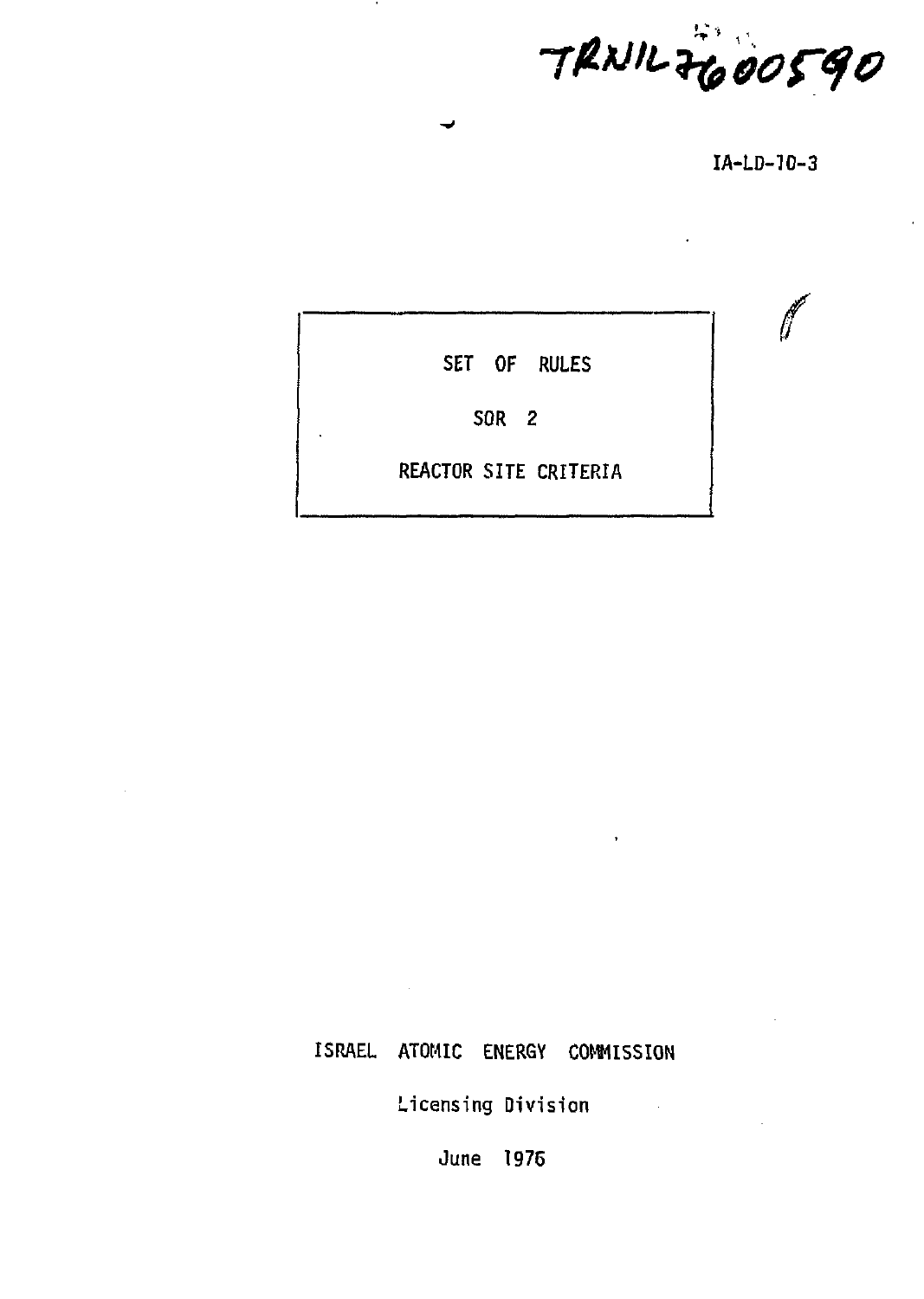### SET OF ROLES

 $\sim$ 

# SOR 3

REACTOR SITE CRITERIA

 $\sim$ 

ISRAEL ATOMIC ENER&T COMMISSION

Licensing Division

June 1976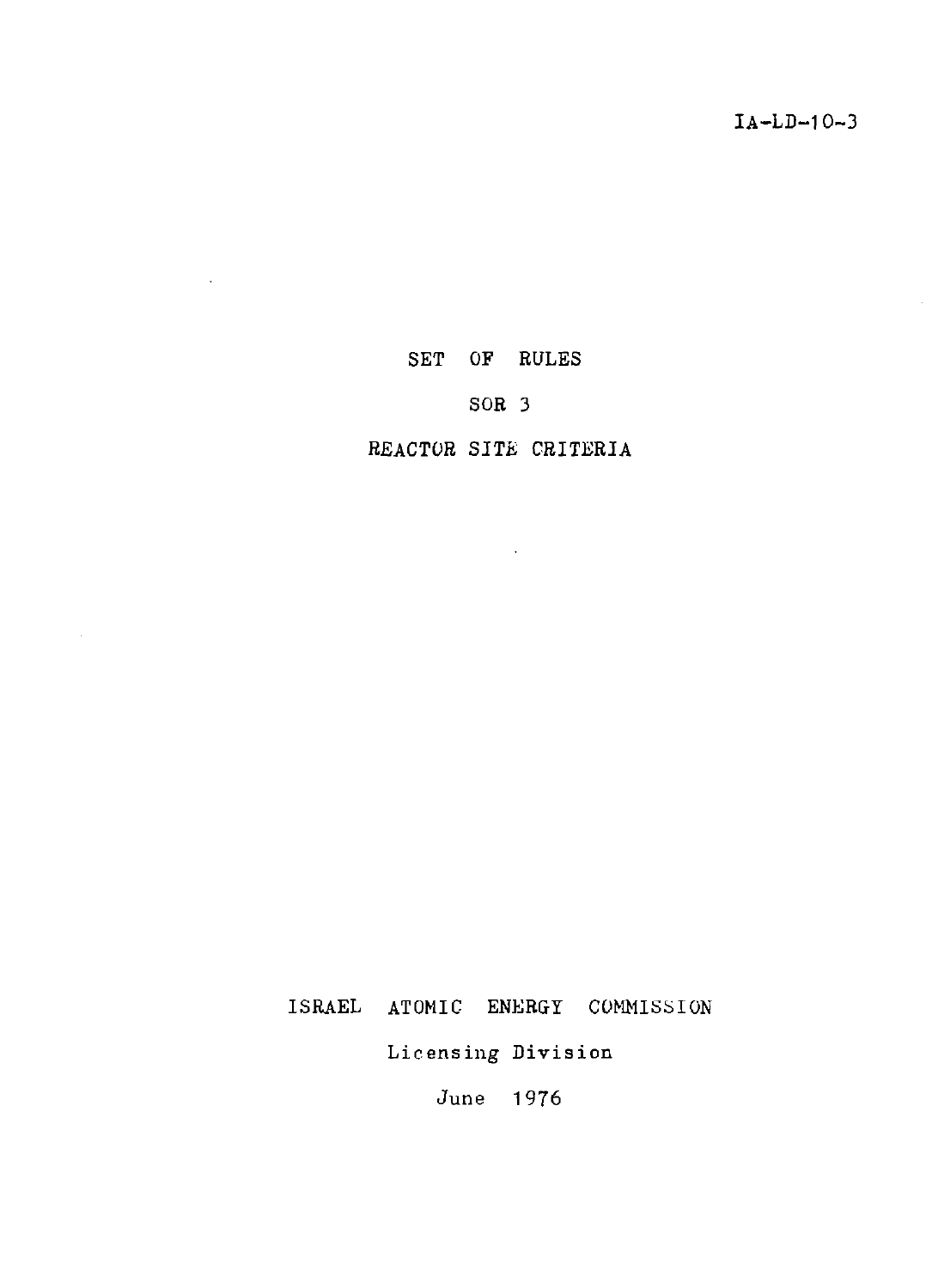# ISRAEL ATOMIC ENERGY COMMISSION

Licensing Division

 $\ddot{\phantom{a}}$ 

# Set of Rules

| SGR 1 | Standards for Protection against Radiation   |
|-------|----------------------------------------------|
| SOR 2 | Licensing of Nuclear Reactors                |
| SOR 3 | $Draff - June 1976$<br>Reactor Site Criteria |
| SOR 4 | Operators' Licenses                          |
| SOR 5 | Physical Protection of Plants and Materials  |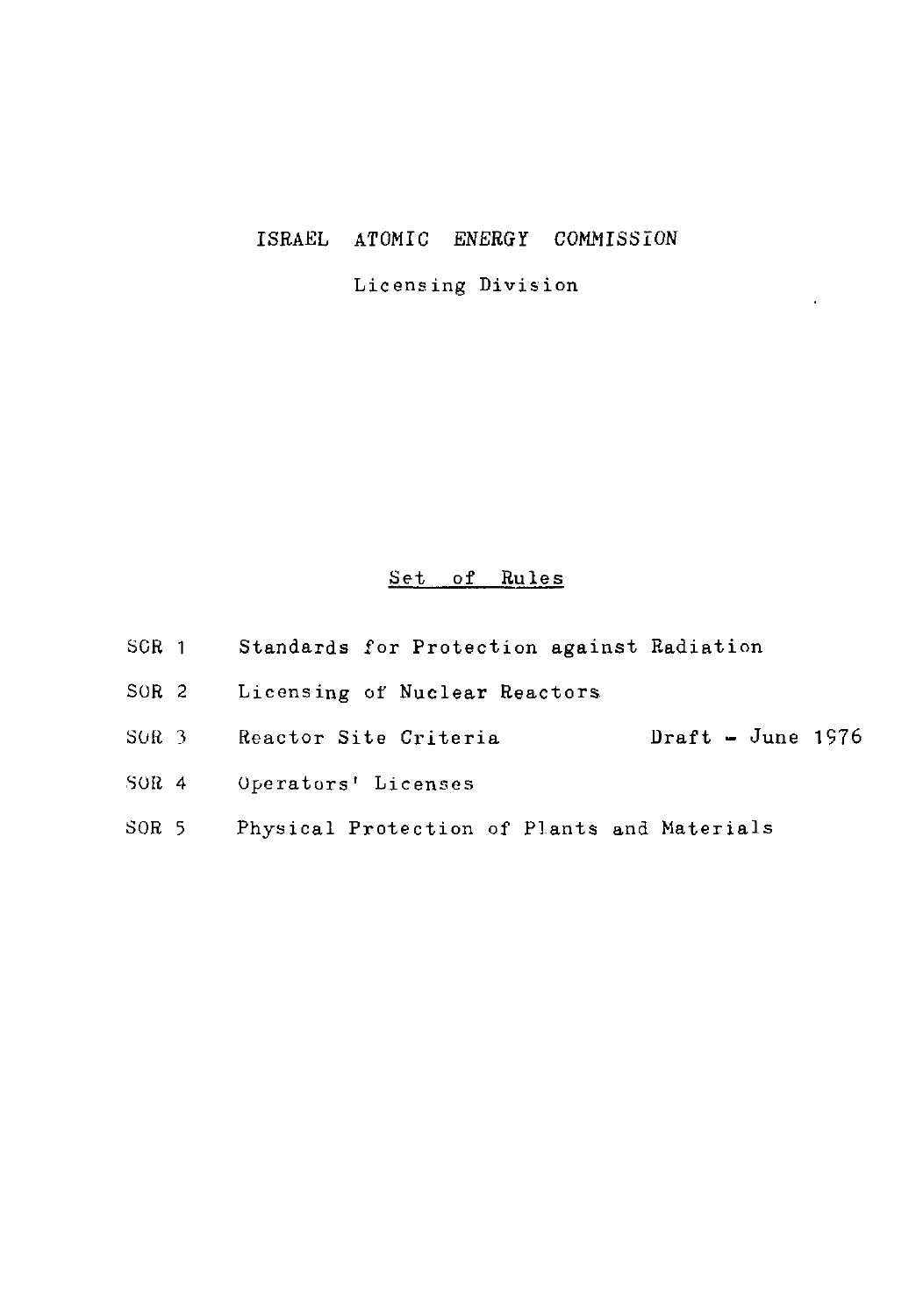# ISRAEL ATOMIC ENERGY COMMISSION

### LICENSING DIVISION

SOR 3 - Reactor Site Criteria

Ch.1 - General Provisions 1.1 Purpose 1.2 Scope

 $Ch.2 - Site$  Evaluation Factors 2.1 Factors to be considered when evaluating sites

### Appendix A

Seismic and Geologic Siting Criteria for Nuclear Power Plants

### Appendix B

Population Density and Population Dose Criteria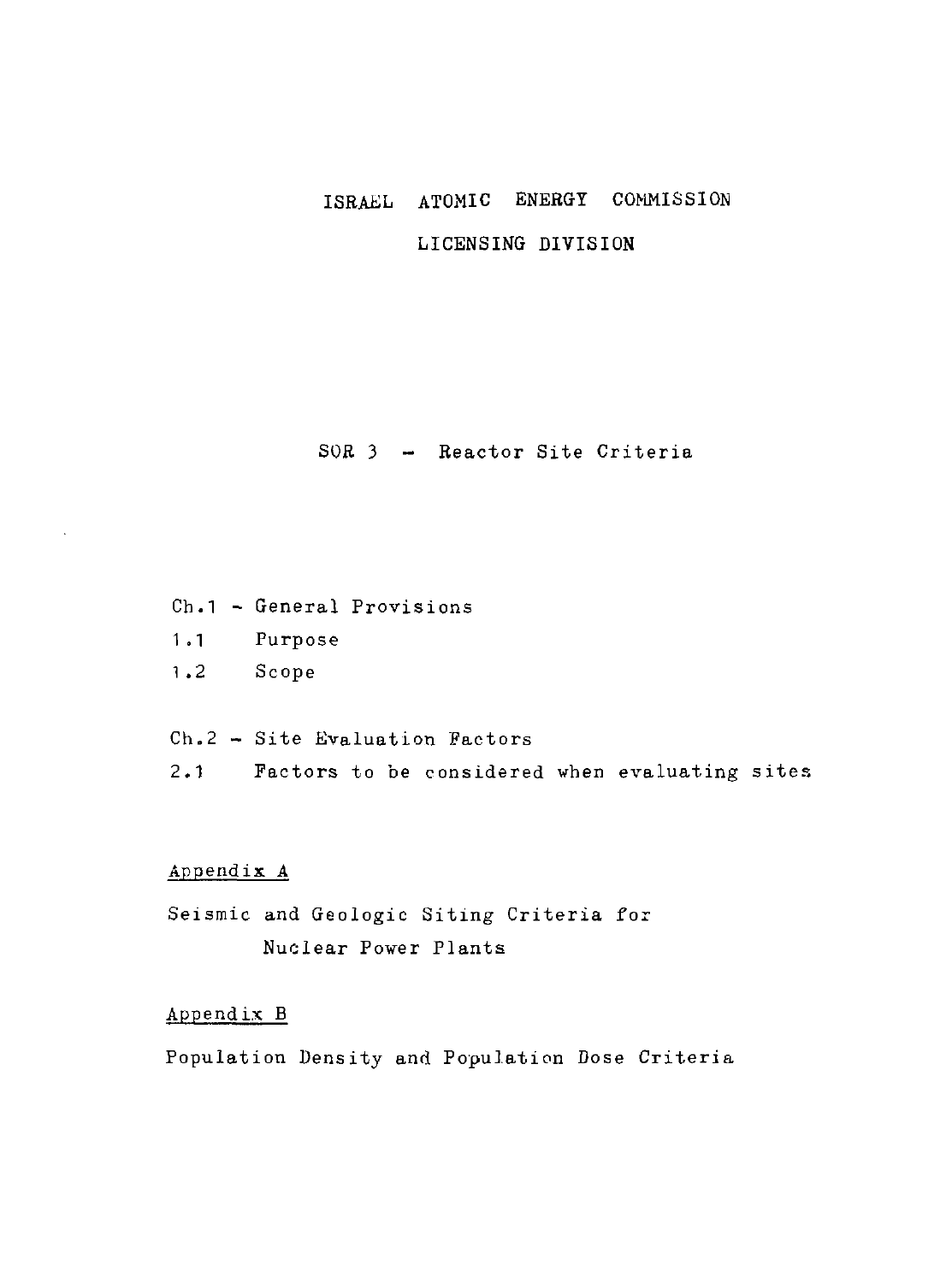Israel Atomic Energy Commission

Set of Rules No. 3

Raactor Site Criteria

Draft June 1976

## Chapter 1 - General Provisions

### 1 ,1 Purpose

- 1.11 It if the purpose of this set of rules to describe criteria which guide the Director in his evaluation of the suitability of proposed sites for stationary power and testing reactors subject to SOB 2.
- 1.12 Insufficient experience has been accumulated to permit the writing of detailed standards that would provide a quantitative correlation of all factors significant to the question of acceptability of reactor sites. This part is intended as an interim guide to identify a number of factors considered by the Director in the evaluation of reactor sites and the general criteria used at this time as guides in approving or disapproving proposed sites. Any applicant who believes that factors other than those set forth in the guide should be considered by the Director will be expected to demonstrate the applicability and significance of such factors.

### 1.2 Scope

- 1.21 This part applies to applications filed under SOE 2.
- 1.22 The site criteria contained in this part apply primarily to reactors of a general type and design on which experience has been developed, but can also be applied to other reactor  $types.$   $- 1$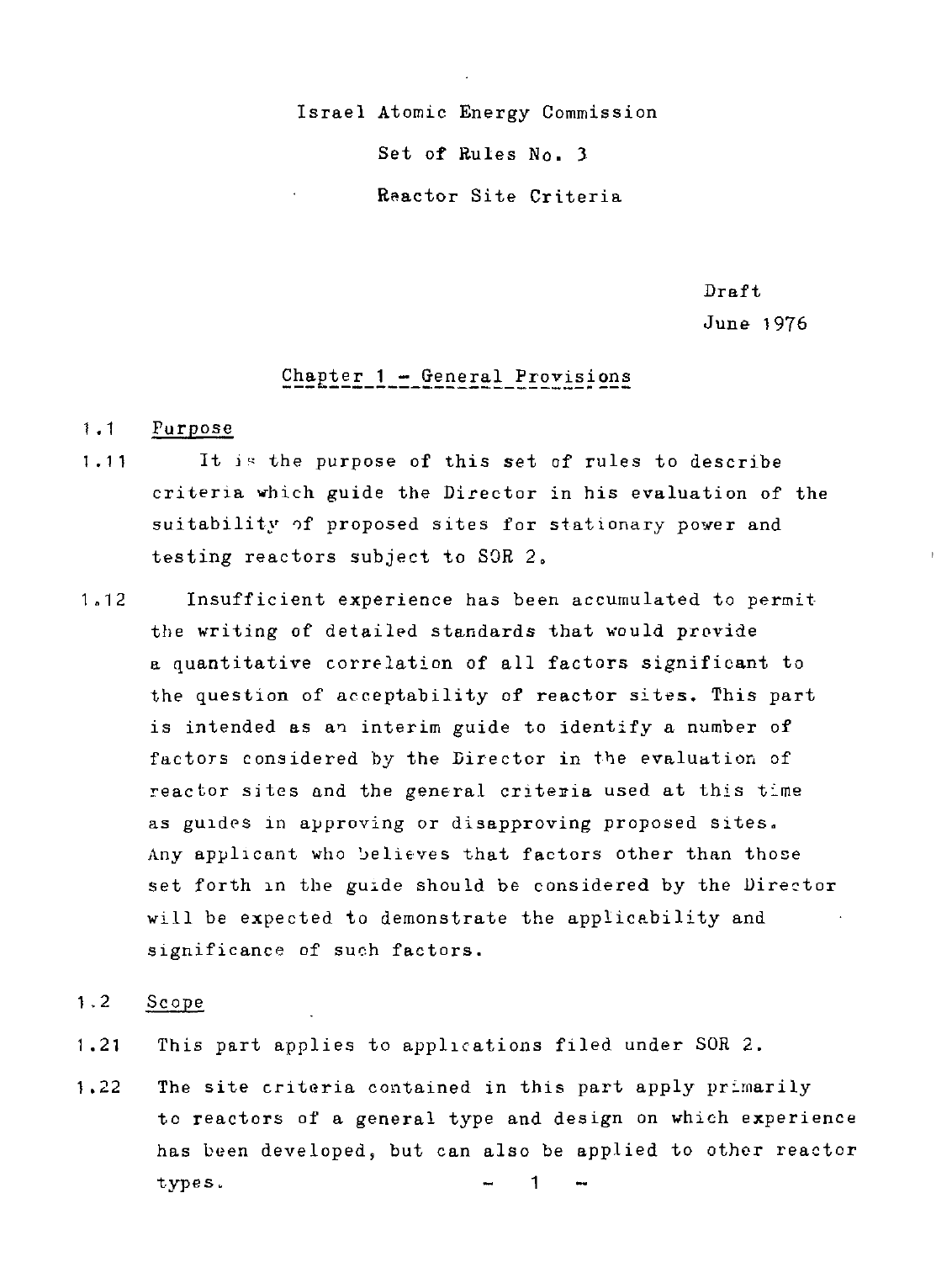### $SOR \rightarrow Reactor \, Site \, Criteria$

In particular, for reactors that are novel in design and unproven as prototypes or pilot plants, it is expected that these basic criteria will be applied in a manner that takes into account the lack of experience. In the application of these criteria which are deliberately flexible, the safeguards provided  $-$  either site isolation or engineered features  $$ should reflect the lack of certainty that only experience can provide.

### Chapter 2\_- Site Evaluation Factors

### 2.1 Factors to be considered when evaluating sites

Factors considered in the evaluation of sites include those relating both to the proposed reactor design and the characteristics peculiar to the site. It is expected that reactors will reflect through their design, construction and operation an extremely low probability for accidents that could result in release of significant quantities of radioactive fission products. In addition, the site location and the engineered features included as safeguards against the hazardous consequences of an accident, should one occur, should insure a low risk of public exposure. In particular, the Lirector will take the following factors into consideration in determining the acceptability of a site for a power or testing reactor:

- 2.11 Characteristics of reactor design and proposed operation including;
	- (1) Intended use of the reactor including the proposed maximum power level and the nature and inventory of contained radioactive materials;
	- (2) The extent to which generally accepted engineering standards are applied to the design of the reactor;

$$
-2 -
$$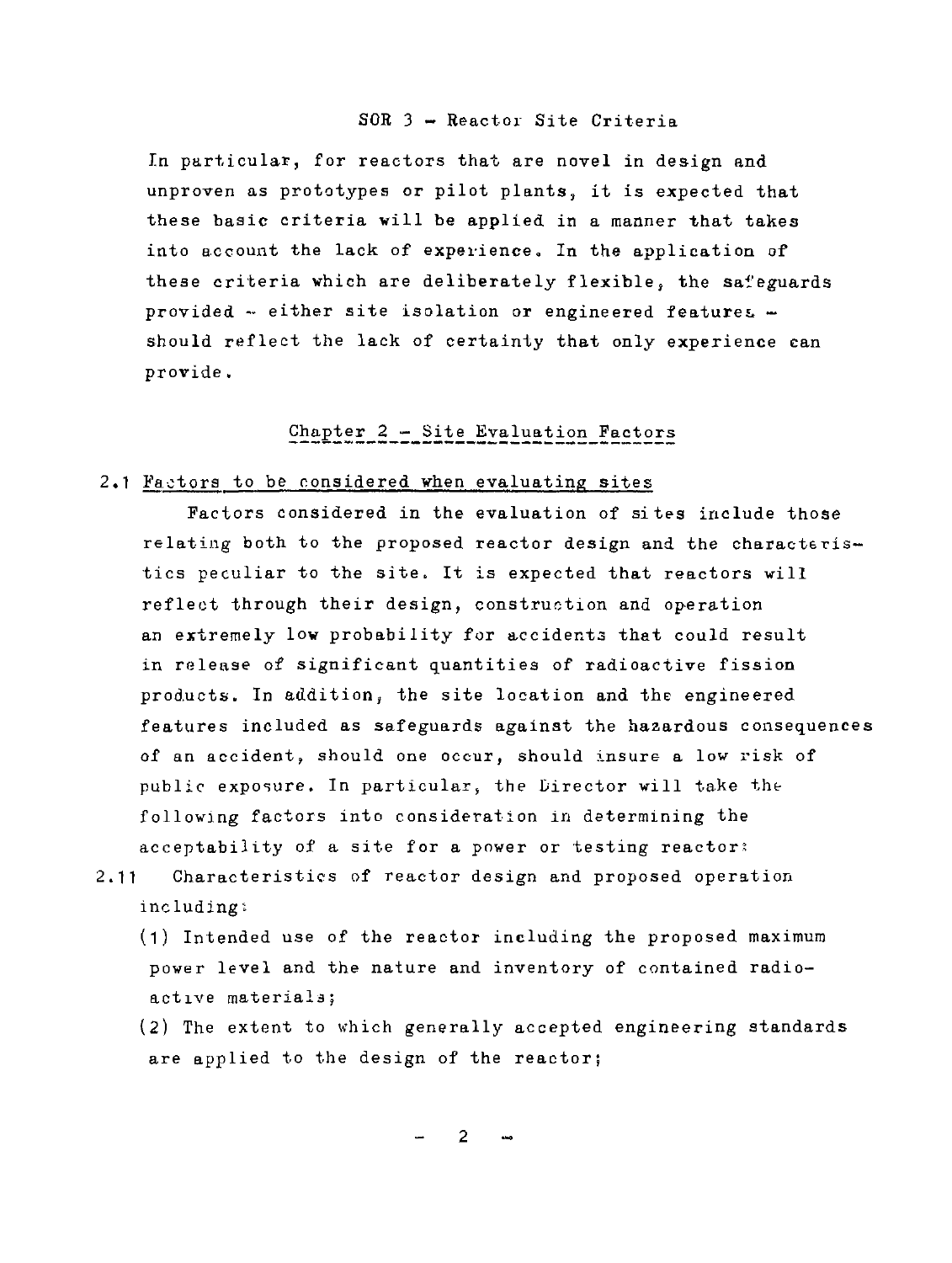(3) The extent to which the reactor incorporates unique or unusual features having a significant bearing on the probability or consequences of accidental release of radioactive materials. (4) The safety features that are to be engineered into the facility and those barriers that must be breached as a result of an accident before a release of radioactive material to the environment can occur.

2.12 Physical characteristics of the site, including seismology, meteorology, geology and hydrology.

(1) Appendix A, "Seismic and Geologic Siting Criteria for Nuclear Power Plants", describes the nature of investigations required to obtain the geologic and seismic data necessary to determine site suitability and to provide reasonable assurance that a nuclear power plan can be constructed and operated at a proposed site without undue risk to the health and safety of the public. It describes procedures for determining the quantitative vibratory ground motion design basis at a site due to earthquakes and describes information needed to determine whether and to what extent a nuclear power plant need be designed to withstand the effects of surface faulting.

(2) Meteorological conditions at the site and in the surrounding area should be considered.

(3) Geological and hydrological characteristics of the proposed site may have a bearing on the consequences of an escape of radioactive material from the facility. Special precautions should be planned if a reactor is to be located at a site where a significant quantity of radioactive effluent might accidentally flow into nearby streams or the sea or might find ready access to underground water tables.

 $-3 -$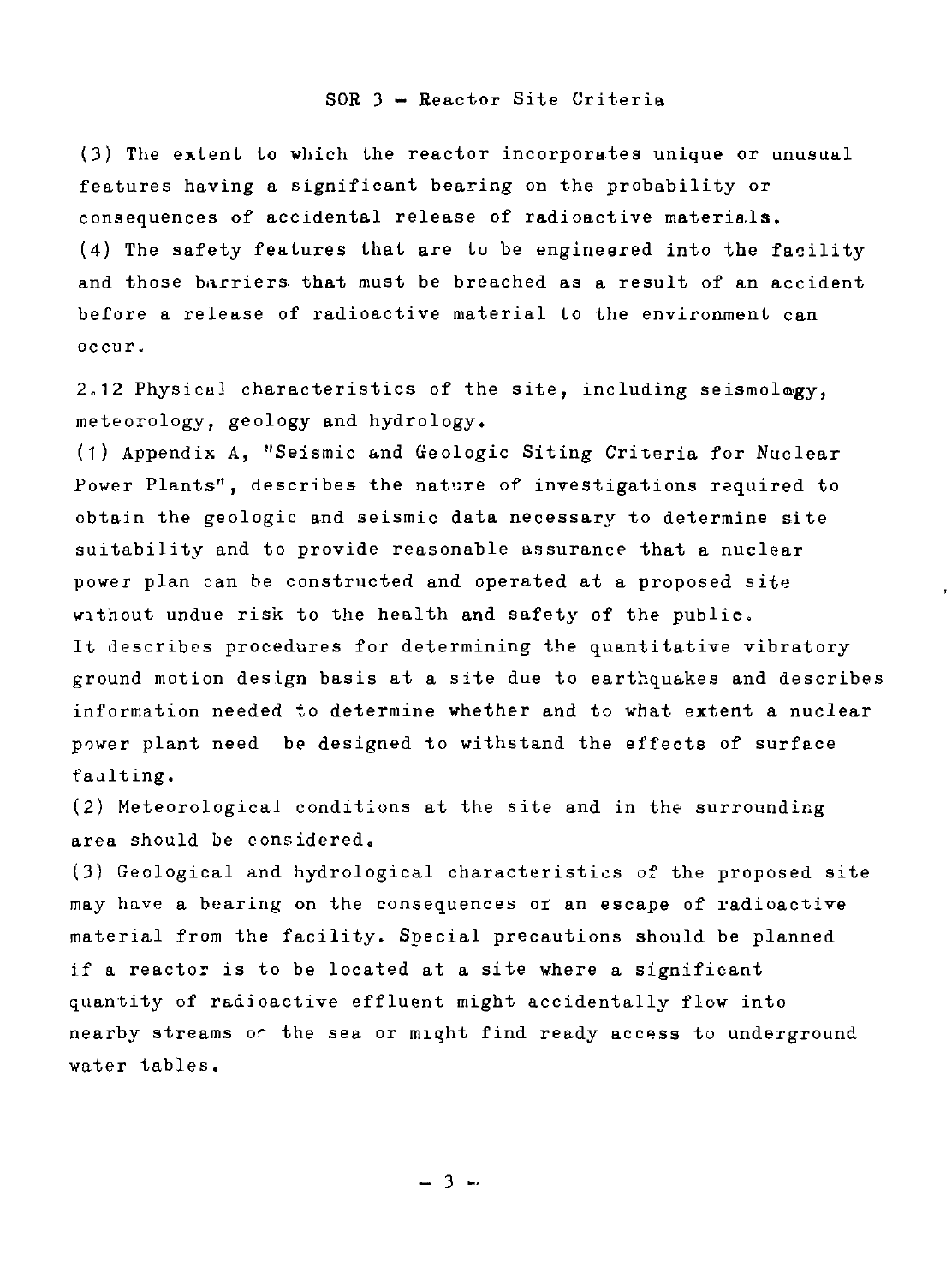### SOB 3 - Reactor Site Criteria

2.13 Appendix *B,* "Population Density and Population Dose Criteria", specifies the Licensing Division's position as to population density and population dose consideration around a proposed nuclear power plant site.

2.14 Vhere unfavorable physical characteristics of the site exist, the proposed site may nevertheless be found to be acceptable if the design of the facility includes appropriate and adequate compensating engineering safeguards.

> $\sim$ 4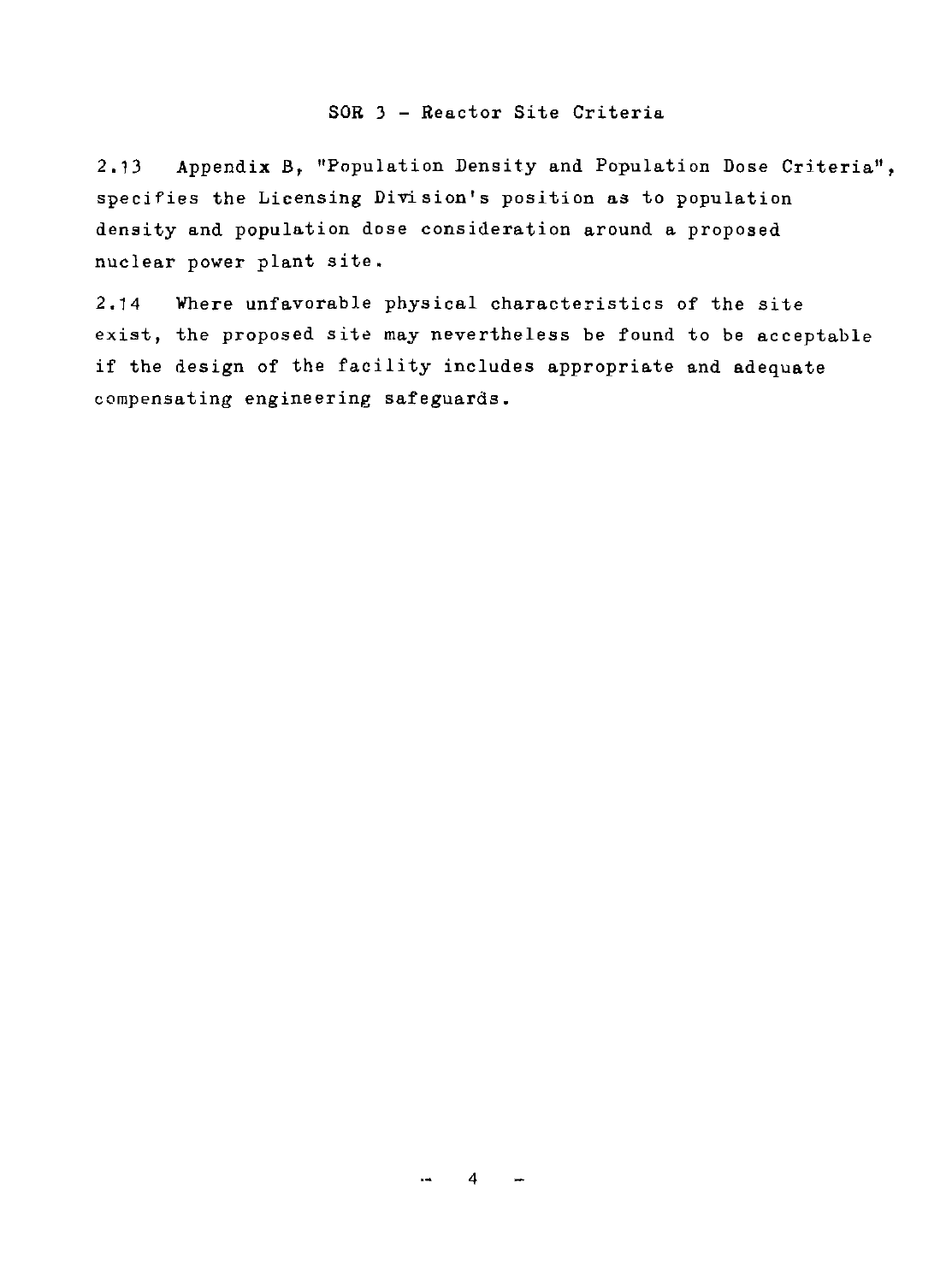#### APPENDIX A .- SEISMIC AND GEOLOGIC STILNG CRITERIA FOR NUCLEAR POWER PLANTS

#### I. PURPOSE

component: important to safety to designed to withstand the effects of natural phenomen such as earthquakes, tornadoes, hurri-canes, floods, tsunami, and seiches without loss of capability to perform their safety functions. It is the purpose of these criteris to set forth the principal selsinic and geologic considerations which guide the  $\ln \frac{1}{2}$  a evaluation of the suitability of pro-

posed sites for nuclear power plants and the suitability of the plant design hases established in consideration of the selamic and R-ologic characteristics of the proposed sites.

These criteria are based on the limited geophysical and geological information available to date concerning faults and earthquake occurrence and effect. They will be revised as necessary when more complete information becomes available.

#### IT. RCOPE

These criteria, which apply to nuclear power plants, describe the nature of the investigations required to obtain the geologic and seismic data necessary to determine site suitability and provide reasonable assurance that a nuclear power plant can be con-<br>structu and operated at a proposed site without undue risk to the health and safety where united the public. They describe procedures for<br>determining the quantitative vibratory<br>ground motion design basis at a site due to earthouskes and describe information needed to determine whether and to what extent a nuclear power plant need be designed to<br>withstand the effects of surface faulting. Other geologic and seismic factors required to be taken into account in the siting and design of nuclear power plants are identified.

Each applicant for a construction permit shall investigate all seismic and geologic factors that may affect the design and operation of the proposed nuclear power plant irrespective of whether such factors are explicitly included in these criteria. Additional investigations and/or more conservative determinations than those included in these criteria may be required for sites located in areas having complex geology or in areas of high seismicity. If an applicant believes that the particular seismology and geology of a site indicate that some of these criteria. or portions thereof, need not be satisfied. the specific sections of these criteria should be identified in the license application, and supporting data to justify clearly such departures should be presented.

These criteria do not address investigations of volcanic phenomena required for sites located in areas of volcanic a:tivity. Investigations of the volcanic aspects of such sites will be determined on a case-by-case basis.

#### III. DEFINITIONS

#### As used in these criteria:

(a) The "magnitude" of an earthquake is a measure of the size of an earthquake and a measure of the sherpy released in the form<br>of seismic waves. "Magnitude" means the<br>numerical value on a Richter reals.<br>numerical value on a Richter reals.

measure of its effects on man, on man-built structures, and on the earth's surface at a productive particular location. "It earsily" means the numerical value on the Modified Mercalli **ACALO** 

(c) The "Safe Shutdown Earthquake"' is that earthquake which is based upon an evaluation of the maximum earthquake

potential considering the regional and local geology and setsmology and specific characteristics of local subsurface material. It is that earthquake which produces the maximum vibratory ground motion for which cortain structures, systems, and components are designed to remain functional. These structures, systems, and components are those necessary to assure

(1) The integrity of the reactor coolant pressure boundary.

(2) The capability to shut down the reactor and maintain it in a safe shuidown condition, or

(3) The capability to prevent or mitigate<br>the consequences of accidents which could result in potential offsite exposures comparahis to the guideline exposures of this part.<br>(d) The "Operating Basis Earthquake" is

that earthquake which, considering the regional and local grology and selsmology and specific characteristics of local substitutes material, could reasonably be expected to affect the plant site during the operating life of the plant; it is that earthquake which produces the *v*-bratory growth motion for which those *f* atures of the nuclear power plant necessary for continued operation without undue risk to the bealth and safety of the public are designed to remain functional.

(e) A "failit" is a tectoric structure along which differential slippage of the adjacent earth materials has occurred parallel to the fracture plane. It is distinct from other types of ground disruptions such as landslides, fissures, and craters. A fault may have gouge or breccia between its two walls and includes any associated monoclinal flexure or other similar yeologic structural feature<br>(f) "Surface faulting" is di

is differential ground displacement at or near the surface caused directly by fault movement and is distinct irom nontectonic types of ground disruptions, such as landslides, fissures, and craters.

(g) A "capable fault" is a fault which has exhibited one or more of the following

(1) Movement at or near the ground sur-<br>face at least once within the past 35,000 viars or movement of a recurring nature within the past 500,000 years.<br>(2) Macro-seismicity instrumentally de-

termined with records of sufficient precision to demonstrate a direct relationship with the fault.

(3) A structural reintionship to a capable fault according to characteristics (1) or (2) of this paragraph such that movement one could be reasonably expected to be ac-

In some cases, the geologic evidence of past activity at or near the ground surface<br>along a particular fault may be obscured at a particular site. This might occur, for example, at a site baving a deep overburden.<br>For these cases, evidence may exist elsewhere along the fault from which an evaluation of its characteristics in the vicinity of the site can be reasonably based. Such evi-<br>dence ahall be used in determining whether the fault is a capable fault within this definition.

Notwithstanding the foregoing paragraphs notwiestanding and (3), structural association of a fault with geologic structural features<br>tion of a fault with geologic structural features<br>pre-Quaternary seconds-<br>pre-Quaternary auch as many of those found in the Eastern region of the United States shall, in the absence of conflicting evidence, demonstrate that the fault is not s capable fault within this definition.

(h) A "tectonic province" is a region characterized

by a relative consistency of the geologic structural features contained therein.

(i) A "tectonic structure" is a large scale dislocation or distortion within the earth's crust. Its extent is measured in miles.

(i) A "sons requiring detailed faulting investigation" is a zone within which a nuclear power reactor may not be located unless a

<sup>1</sup> The "Safe Shutdown Earthquake" define. that earthquake which has commonly been referred to as the "Design Basis Earthquake." detailed investigation of the regional and local geologic and selemnic characteristics of<br>the . te demonstrates that the need to design for surface faulting has been properly determined.

(k) The "control width" of a fault is the maximum width of the zone containing<br>mapped fault traces, including all faults which can be reasonably inferred to have experienced differential movement during Quaternary times and which join or can reasonably be inferred to join the main fault trace, measured within 10 miles slong the fault's trend in both directions from the point of nearest approach to the site. (See 'igure 1 of this appendix.)

(1) A "response spectrum" is a plot of the maximum responses (acceleration, velocity<br>or displacement) of a family of idealized single-degree-of-freedom damped oscillators against hatural frequencies (or periods) of tion input at their supports.

#### IV. REQUIRED INVESTIGATI NS

The geologic, selsmic and engineering characteristics of a site and its environs shall be investigated in sufficient scope and detail to provide reasonable assurance that they ATR. sufficiently well understood to permit an adequate evaluation of the proposed site,<br>and to provide sufficient information to support the determinations required by these criteria and to permit adequate engineering<br>solutions to actual or potential geologic and lamic effects at the proposed site. The size of the region to be inv stigated and the type of data pertinent to the investigations shall ined by the nature of the region be datari surrounding the proposed site. The investiga-<br>tions shall be carried out by a review of the pertinent literature and field investigations graphs (a) through (c) of this section.

(a) Required Investigation for Vibratory Ground Motion. The purpose of the investigations required by this paragraph is to obtain information needed to describe the vibratory ground motion produced by the Safe Shirtnown Earthquake, All of the steps in paragraphs  $(a)$   $(b)$  through  $(a)$   $(b)$  of this section need not be carried out if the Safe Shutdown Earthquake can be clearly established by investigations and determinations by this paragraph provide an adequate basis<br>for selection of an Operating Basis Earthquake. The investigations shall include the following:

(1) Determination of the lithologic, stratigraphic, hydrologic, and atructural geologic conditions of the site and the region surrounding the site, including its geologic history:

(2) Identification and evaluation of tectonic structures underlying the site and the region surrounding the site, whether buried<br>or expressed at the surface. In seismo-

tectonic areas of unusual

geological complexity, it may

be necessary to operate a n

twork of sensitive seismogra

phs having microearthquake

recording capability within

a few tens of kilometers of

the site for a period of up

to three years. The evaluation should consider the nossible effects caused in man's activities such as withdrawal of fluid from or addition of fluid to the subsurface

extraction of minerals, or the loading effect of dama or reservoirs:

(3) Evaluation of physical evidence co cerning the behavior during prior excliquakes of the surficial geologic materials and the substrata underlying the site from the lithologic, stratigraphic, and structural geo-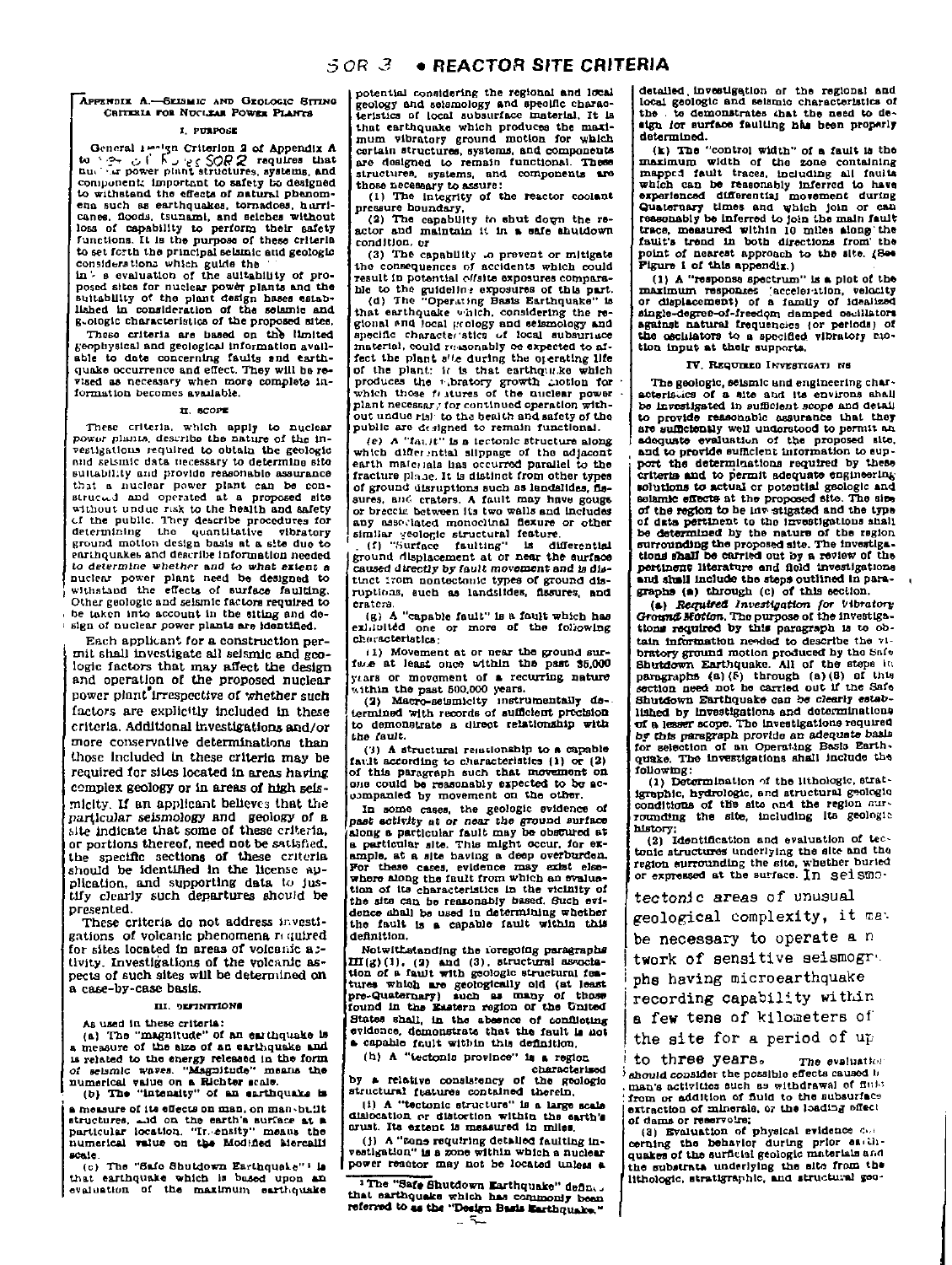### **3 • REACTOR SITE CRITERIA**

logic studies;

(4) Determination of the static and dynamic engineering properties of the materlals underlying the site. Included should be properties needed to determine tbe behavior of the underlying material during earthquakes and tbe characteristics of the underlying material in transmitting sarth-<br>quake-induced motions to the foundations of the plant, such as seismic wave velocities, water content, porosity,

strength Empirical verification, **Empirical verification, through direct in-aitu measurements,** *of* **site vibratory characteristics are needed** in those cases where theoretical<br>methods of determining the methods of determining **the**  site response **are** *of* questio-

nable applicability.<br>
(5) Listing of all historically reported<br>
raithquakes which have affected or which could reasonably be expected to have affected trio site, Including the date of occurrence and tlm following measured or estimated data magnitude or highest intensity, and a plot of the epicenter or location of highest )' ler.aity. Where historically reported earthqueres could have caused a maximum ground acceleration of at least one-tenth the acceleration of gravity (O.lg) at tbe foundations of the proposed nuclear power plant structures, the acceleration or intensity and duration of ground shaking at these foundations shall also be estimated. Since earthquakes have been reported In terms of various parameters such as magnitude. Intensity at a given location and effect on ground, at a given location, and enect on groups,<br>structures, and people at a specific location, by use of appropriate empirical relationships. by use of approprinte empirical relationships.<br>The comparative characteristics of the ma-<br>terial underlying the extension of the cat terial underlying the epicentral location or region of highest intensity and of the ma-<br>terial underlying the site in transmitting earthquake vibratory motion shall be con-<br>aidered:

(6) Correlation of epicenters or locations of highest intensity of historically reported earthquakes, where possible, with tectonic structures any part of which la located within 200 znUea of the site. Epicenters or locations of highest Intensity wulch cannot be reasonably correlated with tectonic struc-tures shall be Identified with tectonic provinces any part of which la located within 200 miles of the Bite;

i7) For faults, yiy part of which la within 200 miles' of the site and which may be of significance in sstablishing the Safe Shutdown Earthqu' ke, determination of whether<br>these faults are to be considered as capable faults.<sup>1</sup> , To?, determination Is required la order to permit appropriate consideration of the gooiofoc history *at ouch* faults In establishing tr.a Safe Shutdown Borthquake. Fur guidance in determining which faults may

materials or geomorphic features.<br>\*\* The applicant shall evaluate whether or<br>not a fault U a capable fault with respect to the characteristics outlined in paragraphs  $III(g)(1)$ , (2), and (8) by conducting a reasonable investigation using suitable geologic

be of significance In determining the Safe Shutdown Earthquake, Table 1 of this ap-pendix presents the minimum length of fault to be considered versus distance from site. Capable faults of leaser length than those indicated, m Table 1 and faults which are not capable faults need not be considered la determining the Safe Shutdown Earthquake. except *where* unusual circumstances Indicate such consideration la appropriate;

#### *TAJfLM* **1**

*Utntmum* 

|  |  | Distance from the site (miles): | -----------<br>Longth 1 |  |
|--|--|---------------------------------|-------------------------|--|
|  |  | 0 to 20                         |                         |  |

| Greater than 20 to 50      | в.  |
|----------------------------|-----|
| Greater than 50 to 100     | -10 |
|                            |     |
| Greater than 150 to 200 40 |     |

(8) For capable faults, any part of which Is within 200 miles \* of the site and which may be of significance In establishing the may be of significantly the chemication of:

(I) The length of the fault;

1

(II) The relationship of the fault to regional tectonic structures; and

(Hi) The nature, amount, and geologic history of displacements along the fault, in-<br>cluding particularly *f .a* estimated amount<br>of the maximum Quaternary displacement related to any one earthquake along the fault.

**<b)** *Required Investigation for Surface Faulting.* The purpose of the Investigations required by this paragraph Is to obtain Information to determine whether and to what extent the nuclear power plant need to signed for surface faulting. If the design-<br>basis for surface faulting can be clearly es-<br>not all of the steps in paragraphs (b)(4) through  $(b)(7)$  of this section need be carried out. The investigations shall include the rollowing:

(1) Determination of the lithologic, strati-(1) Determination of tbe Uthologic, etratl-grapblc, bydrtrloglc, and structural geologic the site, including its geologic history;

(2) Evaluation of tectonic structures underlying the site, whether buried or expressed at the surface, with regard to their potential for causing surface displacement at or near the site. The evaluation shall consider the possible effects caused by man's sotivities such as withdrawal of fluid from or addition of fluid to the subsurface, extraction of minerals, or the loading effects of dams or reservoirs;

(3) Determination of geologic evidence of fault offset at or near the ground surface at or near the site;

(4) For faults greater than 1000 feet long, any part of which is within 5 mules<sup>s</sup> of the site, determination of whether these faults; **\*\*** 

(5) Listing of all historically reported earthquakes which can reasonably be associated with capable faults greater than 1000 feet long, any part of which is within  $\delta$  miles' of the site, including the date of oc-

"Minimum length of fault (miles) which shull be considered in establishing Safe.<br>Shutdown Earthquake.

"If the design basis for surface faultlng can be determined from a fault closer than 6 mile\* to the atte, the procedure\* *of* para-graph\* (b) (4) through (b) (7) of this section need not be carried out *tor* successively more remote faults

'In the absence of absolute dating, evidence of recency of mc 'ement may be obtained by applying relative dating techniques<br>to ruptured, offset, warped or otherwise<br>structurally disturbed surface of near-surface materials or geomorphic features.<br>'The applicant shall evaluate whether or

not a fault is a capable fault with respect to the characteristics outlined in paragraphs  $III(g)(1), (2),$  and  $(8)$  by conducting a reasonable investigation using suitable geo-lock and geophysical techniques,

currence and the following measured or estimated data: magnitude ur highest intensity, and a plot of the epicenter or region of highest Intensity;

<6) Correlation of epicenters or locations of highest Intensity of historically reported earthquakes with capable faults greater than 1000 feet long, any part of which is located within 8 miles \* of the site:

(7) For capable faults greater than 1000 feet long, any part of which is within 6 miles\* of the site, determination of: (1) The length of the fault to re(1) The length of the fault to re-

gional tectonic structures;

*(til)* The nature, amount, and geologic hletory of displacements along the fault, in-cluding particularly the estimated amount of the maximum Quaternary displacement related to any one earthquake along the

fault; and the outer limits of the fault estab-<br>lished by mapping Quaternary fault traces<br>for IO miles along its trend in both directions from the point of its nearest approach to the eite.

**(cj** *Required investigation for Seismt-cailj/ Induced Floods and Water Waves.* **<l)**  Fur coastal sites, the tuvestigations shall Include the determination of:

(I) Information regarding distantly and locally generated waves or tsunami which have affected or could have affected the site. Available evidence regarding the runup and . drawdown associated with historic tsunami in the same coastal region as the alto shall also be included;

(II) Local features of coastal topography which might tend to modify tsunami runup or drawdown. Appropriate available evidence regarding historic local modifications in tsunami runup or drawdown as ooastai loca-tions having topography similar to that of the site shell also be obtained; and

(ill) Appropriate geologic and asinmio evidence to provide information for estab-lishing the design basis for seiamlcaily Induced floods or water waves from a local offshore earthquake, from local offshore effects of an onshore earthquake, or from coastal subsidence. This evidence ehmtl be- deter-mined, to the extent practical, by a procedure similar to that required in paragraphs (a) and (b) of this section. The probable ahn characteristics of offshore faults shall also be considered as well as the potential for off-

(2) For sites located near lakes and rivers. investigations similar to those required in paragraph (o)(1) of this section shall be carried out, as appropriate, to determine the potential for the nuclear power plant to be exposed to eeteralcally Induced floods and water waves as, for example, from the failure during an earthquake of an upstream dam or from slides of earth or debris into a nearby lake.

#### **V. BKXBMXC AND OSOLCOST DE83CN BARGS**

(a) Determination of Design Basis for **Vibratory Ground Motion**. The design of each nuclear power plant shall take into account the potential effects of vibratory ground motion caused by earthquakes. The design basis for the maximum vibratory ground motion and the expected vibratory ground motion should be determined through evaluation of should be determined dirough evaluation of the seismology, geology, and the estantic sur-<br>and geologic history of the alte and the sur-<br>rounding region. The most severe earthquakes associated with tectonic structures or tectonic provinces in the region surrounding the site should be Identified, considering these historically reported earthquakes that can be associated with these structures or and other relevant factors. provinces and other relevant factors. If faults faults, the most exception and other faults, the most environment of the most environment and the state of the most state of the state of the value of the state of the state sity of the earthquakes are mituated at the point on the tectoric structure or tectoric provinces nearest to the kite. The earthquake

<sup>&#</sup>x27; if the Safe Shutdown Earthquake can be an-ocialed with a fault closer than 200 miles to the site, the proceoures of paragraphs (a) *\1)* and (a)(8) of this section need not be carried out for successively more remote faults.

<sup>•</sup>In tbe absence of absolute dating, evidence *at* recency of movement may be obtained by applying rotative dating technique to ruptured, offset, warped or otherwise<br>structurally disturbed surface or Door surface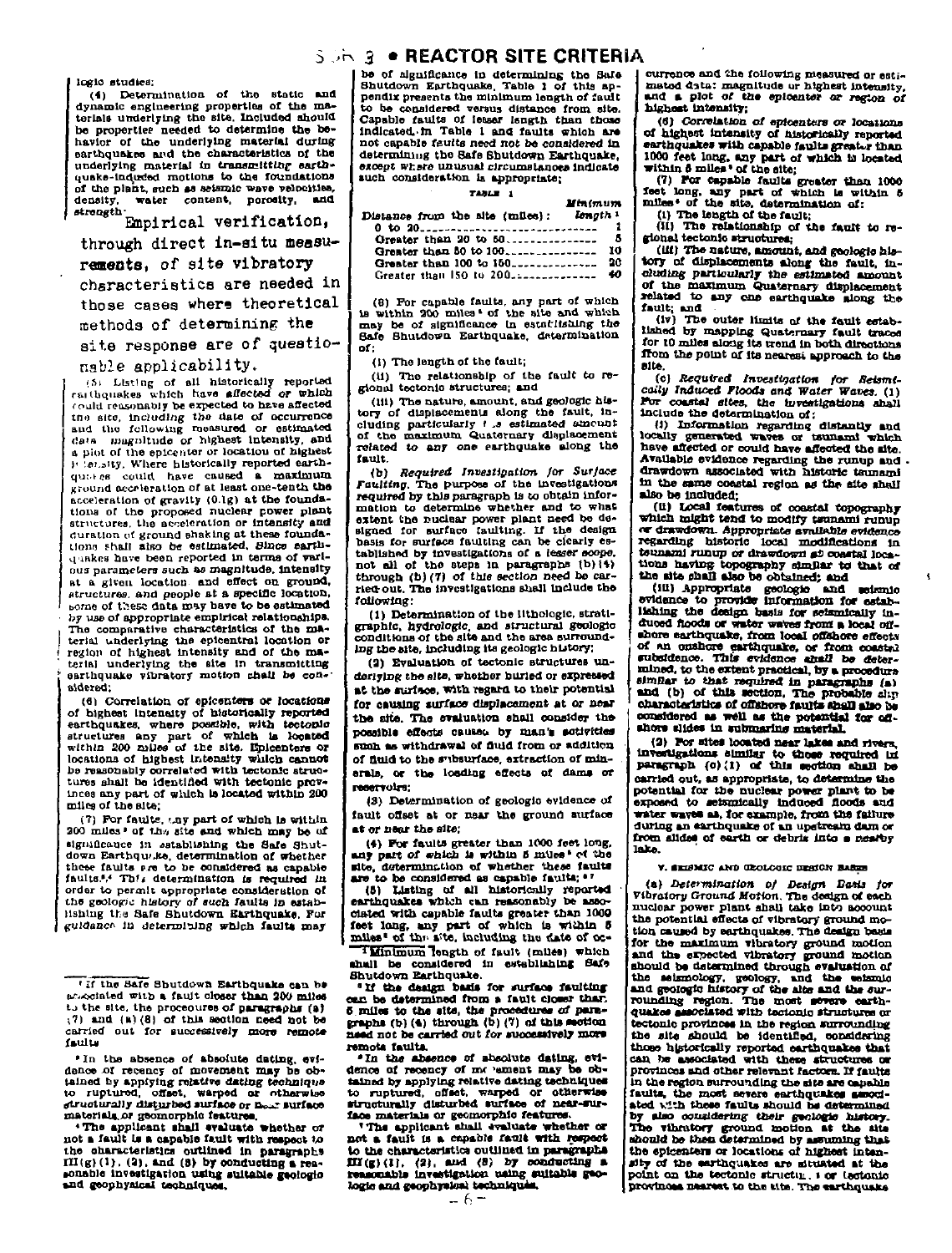which could cause the maximum vibratory ground motion at the should be desigground mother as the safe Earthquake The specific procedures for determining the design basis for vibratory ground motion are given In tbe following paragraphs.

(l) *Determination of Safe Shutdown*  Farthquake. The Safe Shutdown Earthquake shall be identified through evaluation of paragraph seismic and geologic information developed pursuant to the requirements of paragraph  $IV(a)$ , as follows:<br>(1) The historic

The historic earthquakes of greatest magnitude or intensity which have been correlated with tectoric structures pursuant to rclated with tectonic structures pursuant to<br>the requirements of paragraph (a) (3) of Section IV shall be determined. In addition, for capable faults, the Information required by paragraph (a) (6) of Section IV shall also be<br>taken into account in determining the earthquakes of greatest magnitude related to the faults. The magnitude or intensity of sarthfaults. Tbe magnitude or Intensity of earth-quakes based on geologic evldenoe may be quakes historically reported. The soccionslons at the site shall be determined assuming that the spicenters of the sarthquakes ing the '.he epicolures of the earthquakes of greatest magnitude or the locations of highest Intensity related to the tectonic structures are situated at the point on the structures clonest to the site. structures closest to the site;<br>(ii) Where epicenters or locations of high-

est intensity of historically reported sarthquakes cannot be ressonably related to teotonic structures but are identified pursuant to the requirements of paragraph (a)(6) of to the requirements of prograph fa) (6) of the site is located, the accelerations at the afte shall be determined assuming that thes sarthouskes occur at the site

•tarthquakes occur at the site. (iii) Where epicenters or locations of the highest intensity of historically reported tectonic structures but are identified pursuant to the requirements of paragraph (a) suant to the requirements of paragraph (a) (8) of Section IV with tectonic provinces in which the site is not located, the accelerations at the site shall be determined assuming that the epicenters or locations of highest intensity of these earthquakes are at the closest point to the sKe I the boundary of

(Iv) Tbe earthquake producing tbe maximum vibratory acceleration at the site, as determined from paragraph  $(a)$   $(1)$   $(1)$ <br>through  $(11)$  of this section stall be designated the dale Shutdown Earthquake for vibratory ground motion, except as noted In paragraph - (a) (l)(v) .of this section. The characteristics of the P\*fe Bhutdown Earthquake shall be derived *\.-mn* more than one earthquake determined from paragraph (a) (1)(1) through (111) of this section, where necessary to assure that the maximum vi-bratory acceleration at the site throughout the frequency range of Interest Is included. In the case where a causative fault is near tbe site, the effect of proximity of an earth-quake on the spectral characteristics of the Safe Shutdown Earthquake shall be taken into account. In order to compensate for tbe limited data, the procedures In paragraptis  $(4)(1)(1)$  through  $(11)$  of this section shall be applied in a conservative manner. The pe applied In a conservation of the Safe Shutdown Earthquake at each of the various foundation locations of the nuclear power plant structures at a given site ahall power plant structures at a given site ansumed taking into account the char-<br>be determined taking into account the chartransmitting the earthquake-induced motransmitting the earthquake-induced mo-<br>tions, obtained pursuant to paragraphs (a)<br>{1}, (9), and (4) of section IV. The Safe<br>Shutdown Earthcuake shall be defined by response spectra corresponding to the maximum vibratory accelerations as outlined in paragraph (a) of section VI; and

(v) Where the maximum vibratory accelver where the maximum views scont-<br>erations of the Safe Shutdown Earthquake at the foundations of the nuclear power<br>plant structurex are determined to be less

than one-tenth the acceleration of gravity (0.1 g) as a result of the steps required in paragraphs (s)(l)(l) through (lv) of this section. It shall be assumed that the maximum vibratory accelerations of the Safe Shutdown Earthquake at these foundations

are at least 0.1 g. (2) *Determination of Operating Bails Earthquake.* Tbe Operating Basis Earthquake shall be specified by the applicant after considering the seismology and geology of the region surrounding the site. If vibratory ground motion exceeding that of tbe Operating Basis Earthquake occurs, shutdown of the omclear power plant will be required. Prior to resuming operations, the licensee will be required to demonstrate to the *Direc-*<br>*<sup><i>tor</sup>* that no functional damage has occurred.</sup> to those features necessary for continued operation without undue risk w the health and safety of the public. Tbe maximum vi-bratory ground acceleration of the Operating Basis Earthquake shall be at least one-half the maximum vibratory ground acceleration of the Safe Shutdown Earthquake.

<b) *Determination of ffeod to Design for Surface Faulting.* In order to determine whether a nuclear power plant is required to be designed to withstand the effects of surface faulting, the location of the nuclear power plant with respect to capable faults power plant with respect to comparing respect sach of these raults has caused surface faulting in the past is identified by mapping its fault traces in the vicinity of the site. The racit traces in the vicinity of the site. The<br>fault traces are mapped along the trend of<br>the tault ter 10 miles in both directions from the point of its nearest approach to the nucioar power plant because, for example, traces clear power plant because, for example, traces may be obscured along portions of the fault. traces, called the control width, is then detraces, called the control width, Is then de-termined from this map. Became surface faulting has sometimes occurred beyond the limit of mapped fault traces or where fault traces have not been previously recognized, the control width of the fault Is increased by a factor which is dependent upon the largest potential earthquake related to the fault. This larger width delineates a zone, called ing many which the possibility is to be the possibility of surface extinction. In which the possibility of surface faulting is to be determined. The following paragraphy outline the specific procedures for determining the zone requiring detailed<br>faulting investigation for a capable fault.

(1) Determination of Zone Requiring De-<br> *fatted Faulting Investigation*. The zone re-<br>
quiring detailed faulting investigation for a capable fault whlrh was investigated pursuant to the requirement of paragaph  $(b)$ <br>(7) of Section IV shall be determined IV shall be determined through use of the following table:

#### TABLE :

#### Determination of Zone Requiring Detailed Faulting Investigation

|                   | Width of cone requiring     |  |  |  |  |
|-------------------|-----------------------------|--|--|--|--|
| Magnitude of      | detailed jauliting investi- |  |  |  |  |
| earthquake:       | pation (See fig. 1)         |  |  |  |  |
| $Loss$ than $5.5$ | i x control width           |  |  |  |  |
| $6.6 - 0.4$       | 2 x control width           |  |  |  |  |
| $8.6 - 7.5$       | 3 x control width           |  |  |  |  |
| Greater than 7.5  | 4 x control width           |  |  |  |  |

The largest magnitude earthquake related to the fault shall be used in Table 2. This earthquake shall be determined from the information developed pursuant to the requirements of paragraph (b) of Section IV for the fault, taking Into account the Infor-mation required by paragraph (b)(7) of Section IV. Tbe control wkltb used in Table 2 is determined by mapping the outer limits of tbo fault traces rrom information, developed pursuant to paragraph <b)(7}(!v) of section IV. The control width shall be used in Table<sup>2</sup> unless the characteristics of the fault are obscured for a significant portion of the 10 miles on either side of the point of

nearest approach to the nuclear power plant. In this event, the use in Tab'- 2 of the width of mapped fault traces more than 10 miles from the point of nearest approach to the nuclear power plant may appropriate.

The rone requiring detailed faulting In. vestlgatlon, as determined from Table 3, shall be used for the fault except where

(1) The sone requiring detailed faulting investigation from Table 2 is less than onehalf mile in width. In this case the zone shall be at least one-half mile In width; or

(li) Definitive evidence concerning the regional and local characteristics of the fault Justifies UBD of a different value For tump! e, thrust or bedding-plane faults may require an Increase in width of the *zone to* ar-count for the projected dip of the fault plane; or (III) More detailed three-dimensional in-

formation, such as that obtained from precise Investigative techniques, may Justify the use investigance accompany and please the control of auch techniques are the use of accurate records from closely spaced drill hol's or from closely spaced, high-resolution offshore goo-, physical surveys.

In delineating the zone requiring detailed faulting investigation for a fault, the center<br>of the zono shall coincide with the center **a**f the fault at the point of nearest approach of tbe fault to the nuclear power plant ta Illustrated In Figure 1.

(c) *Determination of Daipn Base\* for Stismically Induced* Floods *and Wattv Waves.* The size of selsmlcauy induced floods and water waves which could affect a site **from either locally or distantly gonarated** seismic activity shall be determined, taking into consideration the results of the investigation tequlred by paragraph (c) of section IV. Local topographic characteristics which might tend to modify the Dosslbio runup and drawdown at the site shall bo considered. Adverse tide conditions shall also be taken Into account In detonnlnlng the effe. l of the floods and waves on the site. *Th'.*  characteristics of the earthquake to be used in evaluating the offshore effects of locacarthquakes shall be determined by a precedure similar to that used to determine the characteristics of the Safe Shutdown Earthquake in paragraph Via).

(d) Determination of Other Design Con*dittona.—* (1| *Sotl Stability* Vibratory ground motion associated with tbe 3afe Shutdown Earthquake can cause soil instability due to ground disruption such as Assuring, differential consolidation, liquefaction, and eratering which is not directly related to surface faulting. The following geologic features which could affect the foundations of the proposed nuclear power plant structures<br>proposed, nuclear power plant structures<br>ahall be evaluated, taking into account th∾ information concerning the physical properties of materials underlying the alte develnes of materials underlying the sits devel-<br>oped pursuant to paragraphs (a) (3), (3),<br>and (4) of Section IV and the effects of the Safe Bhutdown Earthquake:

(I) Areas of actual or potential eurfnrf- *>,•*  subsurface subsidence, uplift, or colle, we reuniting from.

(a) Hatural features such as tectoric dapressions and cavernous or karat terrains. particularly those underlain by calcareous cr other soluble deposits,

(5) Man's activities such *as* withdrawal of fluid from or addition of fluid to the euk-Burface. extraction of minerals, or tbe loading effects of dams or reservoirs; and

(e) Regional do formation

(II) Deformational zones e.ch as shears. Joints, fractures, folds, or, combinations or these features.

(III) Zones of alteration or Irregular weathering profiles and sones of structural weakness composed of crushed or disturbati materials.

(Iv) Unrellevsd residual strasses in bedrock.

(v) Eocks or soils that multi be unstable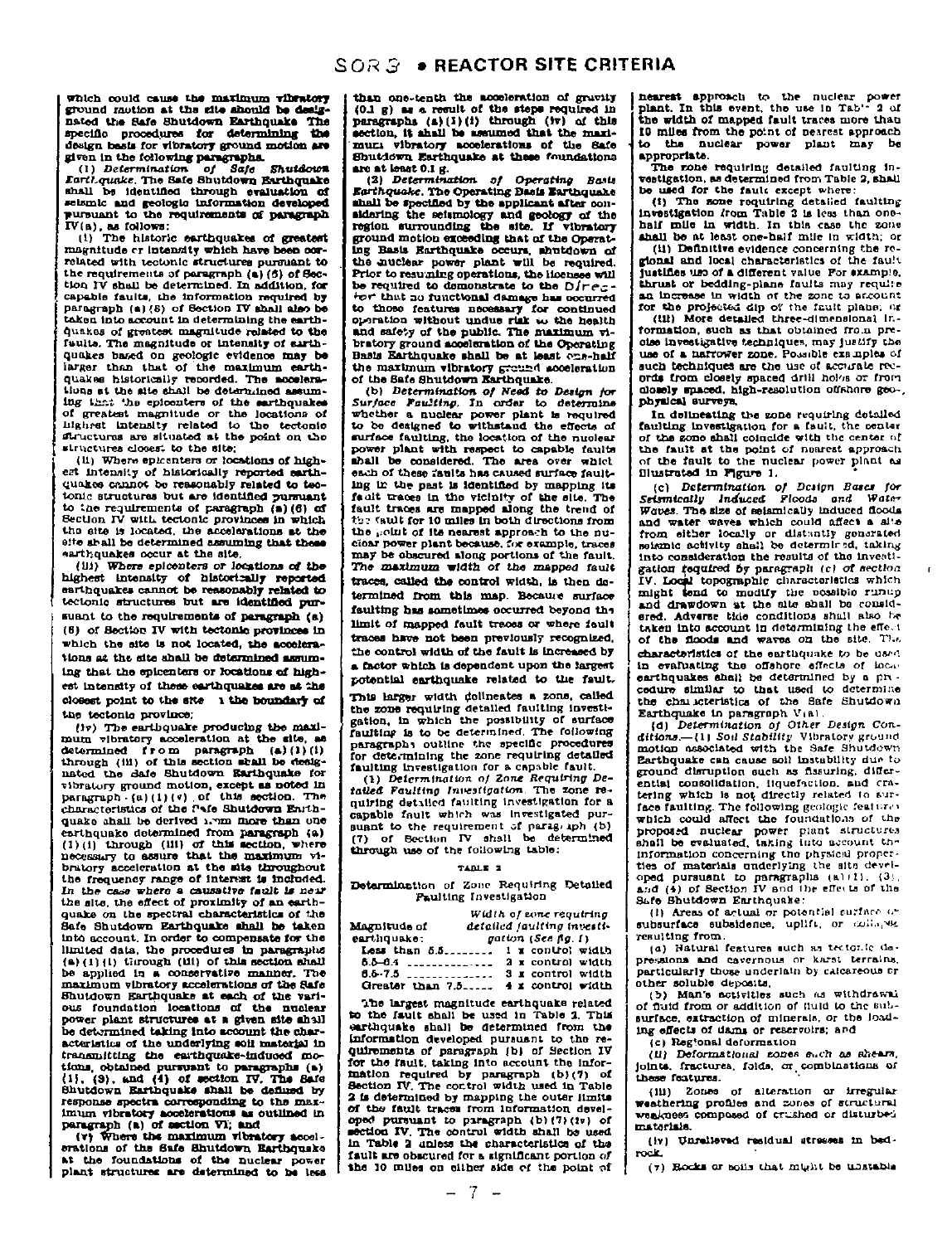because of their mineralogy, lack of consolidation, water content, or potentially un-<br>desirable response to seiamic or other events. Seismic response characteristics to be considered chall include liquefaction, thirotropy, differential consolidation, cratering, and fissuring.

(2) Slope stability. Str. ility of all slopes, both natural and artificial, the fallurs of which could adversely affect the nuclear power plant, shell be considered. An assessment shall be considered. An assessment shall be modeled the potential effects of erosion or deposition and of combinations of erosion or deposition and of combinations activity, taking into account information concerting the physical property of the ma terials modellying the aide developed pur-<br>suant to paragraph (a) (i). (3), and (4) of<br>Section IV and the effects of the Safe Shutdown Earthquake.

(3) Cooling Water Supply, Assurance of<br>adequate cooling water supply for emergency and long-term shutdown decay heat remove shall be considered in the design of the nuclear power plant, taking into account information concerning the povelcal properties of the manerials underlying the site developed pursuant to paragraphs (a) (1), (3), and (4)<br>of section IV and the effects of the Safe Shutdown Earthquake and the design basis for surface faulting. Consideration of river blockage or diversion or other failures which may block the flow of cooling water, coastal uplift or substdence, or taunami runup and drawdown, and failure of dams and intake structures shall be included in the evaluation, where appropriate.

(4) Disjunt Structures Those structures which are not located in the immediate vicinity of the site but which are safety related shall be designed to withstand the effect of the Safe Shutdown Enringuake and the de-<br>sign basis for surface faulting determined on a comparable basis to that of the nuclear power plant, taking into account the material underlying the structures and the different location with respect to that of the site.

#### VI. APPLICATION TO ENGINEERING DERIGE

(a) Vibratory Ground Motton .- (1) Sale Shuidown Earthquake The vibratory ground Earthquake shall be defined by response spectra corresponding to the maximum vibratory accelerations at the elevations of the foundations of the nuclear power plant<br>structures determine pursuant to paragraph<br>(a)(1) of Section V. The response spectra shall relate the response of the foundations of the nuclear power plant structures to the sthratory ground motion, considering such foundations to be single-degree-of-freedom damped oscillators and neglecting soil-<br>atructure interaction effects. In view of the squere interactions consider the constraints of a strategy ground<br>motions of strong earthquakes, it usually<br>will be appropriate that the response spectra be smoothed design spectra developed from s series or response spectra related to the vibratory motions caused by more than one earthquake

The uuclear power-plant shall be designed<br>ao that. If the Safe Shutdown Earthqake occurs, certain structures, systems, and com-<br>nonents will remain functional. These structures, systems, and components are those necessary to assure (i) the integrity of the reactor coolant pressure boundary. (ii) the capability to shut down the reactor and maintair it in a safe condition, or (Bi) the capability to prevent or mitigate the consequences of accidents which could result in potential offsite exposures comparable to the guideline exposures of this part, In addition to seismic loids, including aftershooks, applicable concurrent functional and accident-<br>induced loads ahall be taken into account in the design of these safety-related structures, systems, and componence. The design of the nuclear power plant shall also take

Shutdown Earthquake on the facility foundations by ground disruption, such as roundations by ground disruption, such as<br>fissuring, differential concoldation, orabit-<br>ing, ilquefaction, and landsliding, as re-<br>quired in paragraph (d) of section V.

The engineering method used to snaure that the required safety functions are maintained during and after the vibratory ground motion assoc'ated with the Safe Shutdown Earthquese shall involve the use of either a suitable dynamic analysis or a suitable qualification test to demonstrate that structuras, systems and components can withstand the selemic and other concurrent loads, except where it can be demonstrated that the use of an equivalent static load method provides adequate conservatism.

The analysis or test ahall take into account soil-structure interaction effects and the expected duration of vibratory motion. It is permissible to design for strain limits in excess of yield strain in some of these safety-related structures, systems, and components during the Safe Shutdown Earthquake and under the postulated concurrent conditions, provided that the necessary safety functions are maintained.

(2) Operating Basis Earthquake. The Operating Basis Earthquake shall be defined by response spectra. All structures, systems. and components of the nuclear power plant necessary for continued operation without undue risk to the health and safety of the<br>public shall be designed to renain functional and within applicable stress and deformation limits when subjected to the effects of the vibratory motion of the Operating Basis Earthquake in combination with normal operating loads. The engineering method used to ensure that these structures, systems, and components are capable of withstanding the effects of the Operating Basis Earthquake shall involve the use of cither a suitable dyhanic analysis or a suitable qualification tems and components can withstand the seismic and other concurrent loads, except where it can be demonstrated that the use of an equivalent static load method provides adequate conservatism. The analysis or test<br>shall take into account soll-structure interaction effects and the expected duration of vibratory motion.

(2) Heguired Seismio Instrumentation. Suitable instrumentation shall be provided so that the selemic response of nuclear power plant features important to safety can be<br>determined promptly to permit comparison<br>of such response with that used as the design basis. Such a comparison is needed to decide whether the plant can continue to be operated safely and to permit such timely action as may be appropriate.

These criteria do not address the need for instrumentation that would automatically abut down a nuclear power plant when an mined intensity. The need for such instrumentation is under consideration.

(b) Surface Faulting. (1) If the nuclear power plant is to be located within the sone requiring detailed faulting investigation, a detailed investigation of the regional and local geologic and seizub characteristics of the site shall be carried out to determine the need to take into account surface faulting in the design of the nuclear power plant. Where it is determined that surface faulting need not be taken into account, sufficient data to clearly justify the determination shall be presented in the license application.

(3) Where it is determined that surface faulting must be taken into account, the applicant shall, in establishing the design account evidence conterning the regional and local geologic and seismic characteristics of the site and from any other relevant date.

(3) The dosign basis for surface faulting<br>shall be taken into account in the design of the reason power plant by provaling rea-

sonable assurance that in the event of such displacement during faulting certain structures, systems, and components will remain functional. These structures, systems, and components are those necessary to assure (i) the integrity of the reactor coolant pressure boundary, (ii) the capability to shut down the reactor and maintain it in a safe shutdown condition, or (iii) the capability to prevent or mitigate the consequences of acpressure of multiple the consequences of ac-<br>cidents which could result in potential off-<br>site amosures comparable to the guideline<br>exposures of this part. In addition to selemin spowers or the pare. In sections to sensite locals, including atternional and accident-induced roads shall be taken into account in the design such assety features. The design provisions shall be based on an assumption that the design basis for surface faulting can occur in any direction and azimuth and under any part of the nuclear power plant, unless evidence indicates this assumption count the estimated rate at which the surface faulting may occur.

(c) Selemically Induced Floods and Water Waves and Other Design Conditions. The design basis for seismically indeped for a comes for whose form either locally or distance and water waves from either locally or distance of starting generated seign conditions determined pursuant to design conditions determined pursuant to pursuant to a set of th be taken into account in the design of the nuclear power dant so as to prevent undivertisk to the health and safety of the public.



FIGURE 1-DIAGRAMMATIC ILLUSTRATION OF DELINEATION OF WIDTH OF ZONE REQUIRING DETAILED PAULTING INVESTGATIONS VOR SPECIFIC NUCLEAR POWER PLANT LOCATION.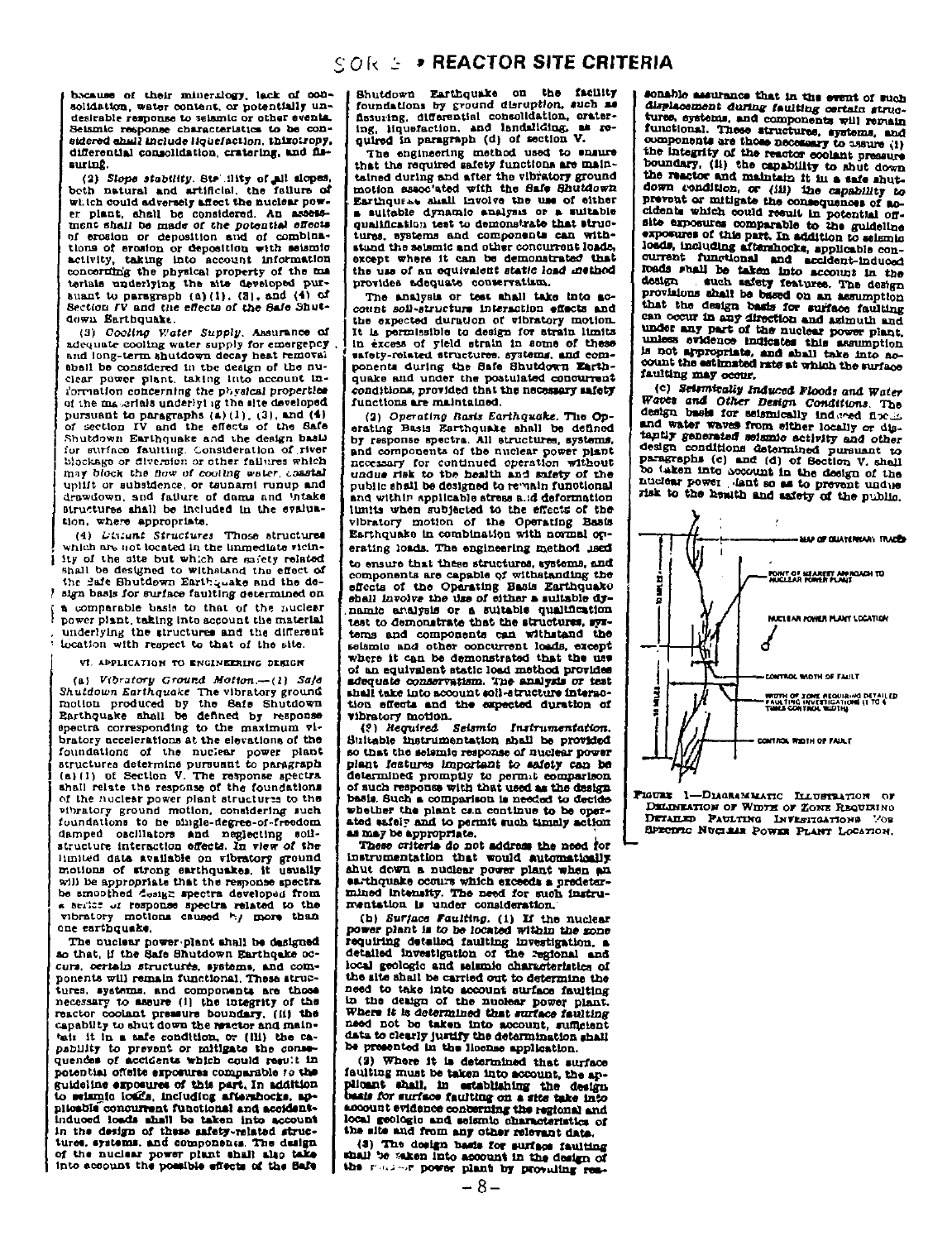SOR 3 - Reactor Site Criteria

# Appendix  $B$  to SOR 3

### Population Density and Population Dose Criteria

- 1. Definitions
- 1.1 "Exclusion Area" means an area immediately surrounding the nuclear power plant which is under complete control of the licensee.
- 1.2 "Low Population Zone" means the area immediately surrounding the exclusion area inhabited by residents, the total number and density of which are such that the licensee can prove that appropriate protective measures (such as evacuation or sheltering) could be taken on their behalf in case of an accident.
- 1.3 "Accident" means a postulated combination of a single process failure and a failure of a safety system, followed by a release of fission products into the atmosphere, at a rate which should not exceed 0.1% per day of the fission products inventory readily available for leaking.

### 2. Conditions

### 2.1 Exclusion area

- 2.1.1 There shall . e no permanent habitation within the exclusion area.
- 2.1.2 The distance from the nuclear facility to the outer boundary of the exclusion area shall not be smaller than 2 km.
- 2.1.3 The predicted dose to any individual located at any point on the outer boundary for 2 hours immediately following onset of an accident shall not exceed:  $2.1.3.1$   $25$   $Rem$  - Whole body dose. 2.1.3.2 300 Rem - Thyroid dose. **g**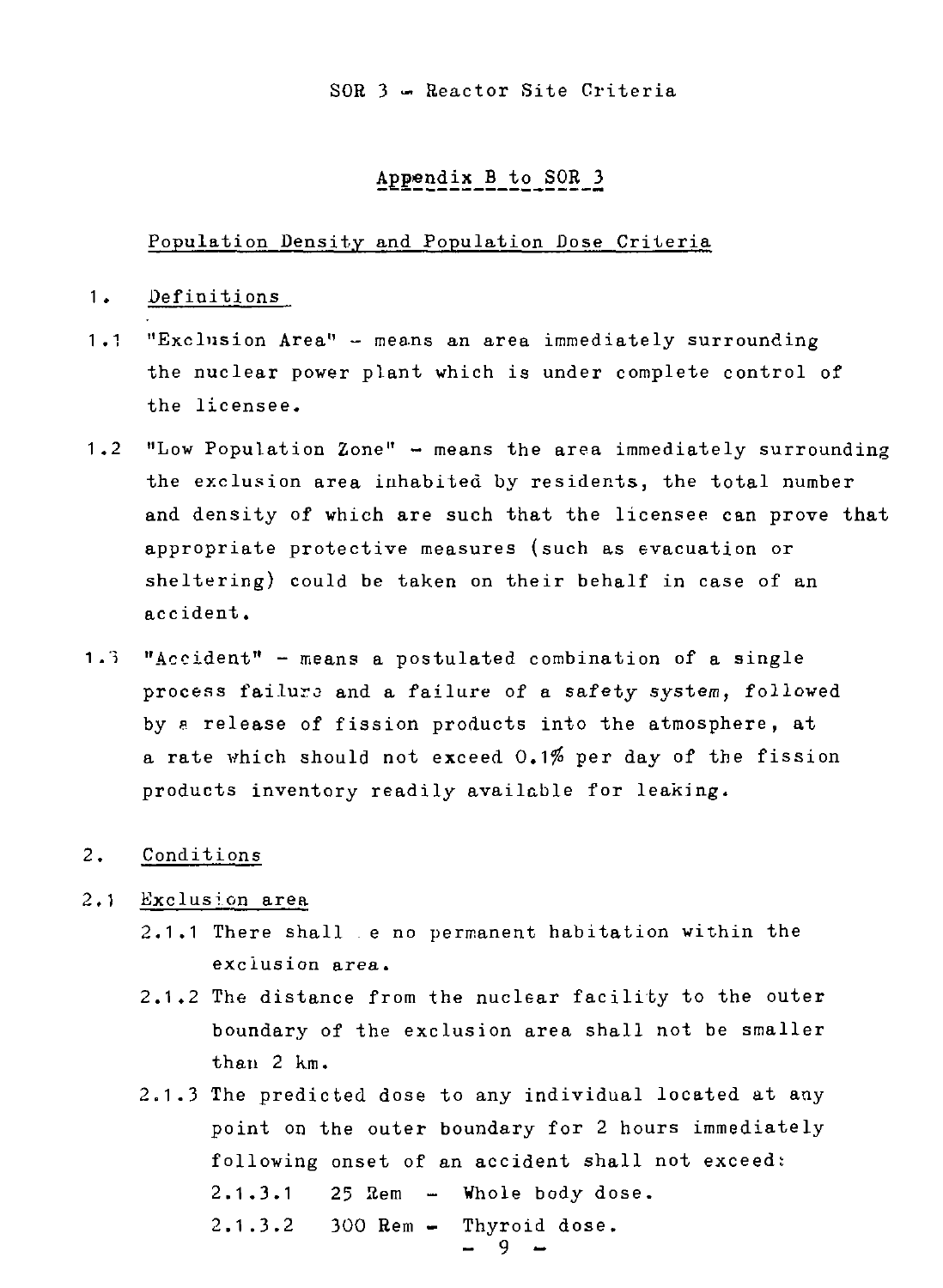### 2.2 Low Population Zone

2.2.1 The predicted dose- to any individual located at any point on its outer boundary during che entire period of the cloud passage resulting from an accident.  $2.2.1.1$   $25$  Rem  $-$  Whole body dose  $2.2.1.2$  300 Rem  $-$  Thyroid dose

### 2 .3 Population Dose

2.3.1 The predicted total whole body population dose caused by an accident shall not exceed  $10^6$  Man-Rem.

### 3. Multiple Reactor Sites

- 3.1 For sites for :nultiple reactor facilities, consideration should be given to the following:
	- 3.1.1 If the reactors are independent to the extent that an accident in one reactor would "ot initiate an accident in another, conditions  $2.1.3$ ,  $2.2.1$  and 2.3.1 shall be fulfilled with respect to each reactor individually. The envelopes of the plan overlay of the areas so calculated shall than be taken as their respective boundaries.
	- 3.1.2 If the reactors are interconnected to the extent that an accident in one reactor could affect the safety of operation of any other, conditions 2.1.3, 2.2.1 and 2.3.1 shall be fulfilled, assuming that all interconnected reactors emit their postulated fission products inventory simultaneously.